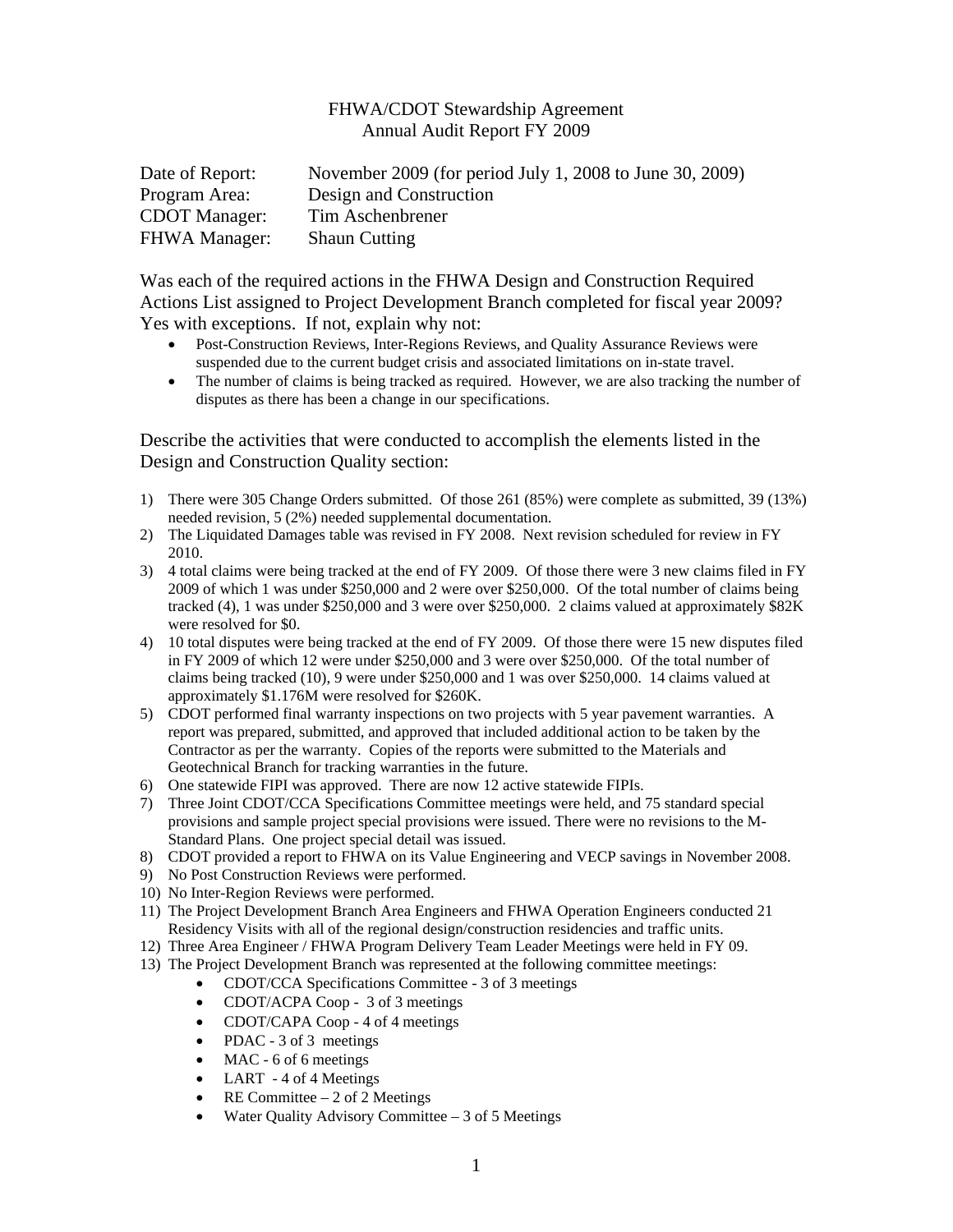- 14) 318 construction project and 6 maintenance project traffic control reviews were conducted in FY 09. Statewide average construction project scores are not known at this time. Final report will be submitted to FHWA by 10/1/09 including scores.
- 15) Status of ongoing Quality Assurance Reviews was:
	- FY 2007 Hydraulics Approved by EMT on October 2, 2008.
	- FY 2008 Mechanically Stabilized Earth Walls Approved by EMT on March 5, 2009
	- FY 2008 M-Projects Restarted effort 7/1/09 Interviews ongoing.
	- FY 2009 Local Agency Interviews ongoing Submitted to QIC Aug 3, 2009
	- FY 2009 ROW Questionnaire being developed
- 16) Status of implementation of Quality Assurance Reviews was:
	- FY 2006 ADA waiting on the Traffic Engineering Branch
- 17) Eighteen Construction Bulletins and seven Design Bulletins were issued. The Project Development, Construction, and Design Manuals were not scheduled for updates.
- 18) The Transportation Engineering Training Program (TETP) conducted training courses in five subject matters: Core Curriculum (1), Introduction to CPM Scheduling (2), Intermediate CPM Scheduling for Design and Construction (3), Alternative Dispute Resolution (1), Introduction to Context Sensitive Solutions (28 via Maintenance Training Academy) and Design Work-Hour Estimation (2). A total of 37 classes were held. Approximately 1,230 employees (1,120 maintenance personnel) attended training courses offered by the TETP. For the fiscal year, training courses received an average course rating of 4.40/5.00.

## **Performance Indicators:**

1) Percent of projects with final construction costs >10% of Engineer's Estimate: 27%. Percent of projects with final construction costs >20% of Engineer's Estimate: 14%



## Percent of Projects with Finalized Costs Greater than 10% & 20% of Engineer's Estimate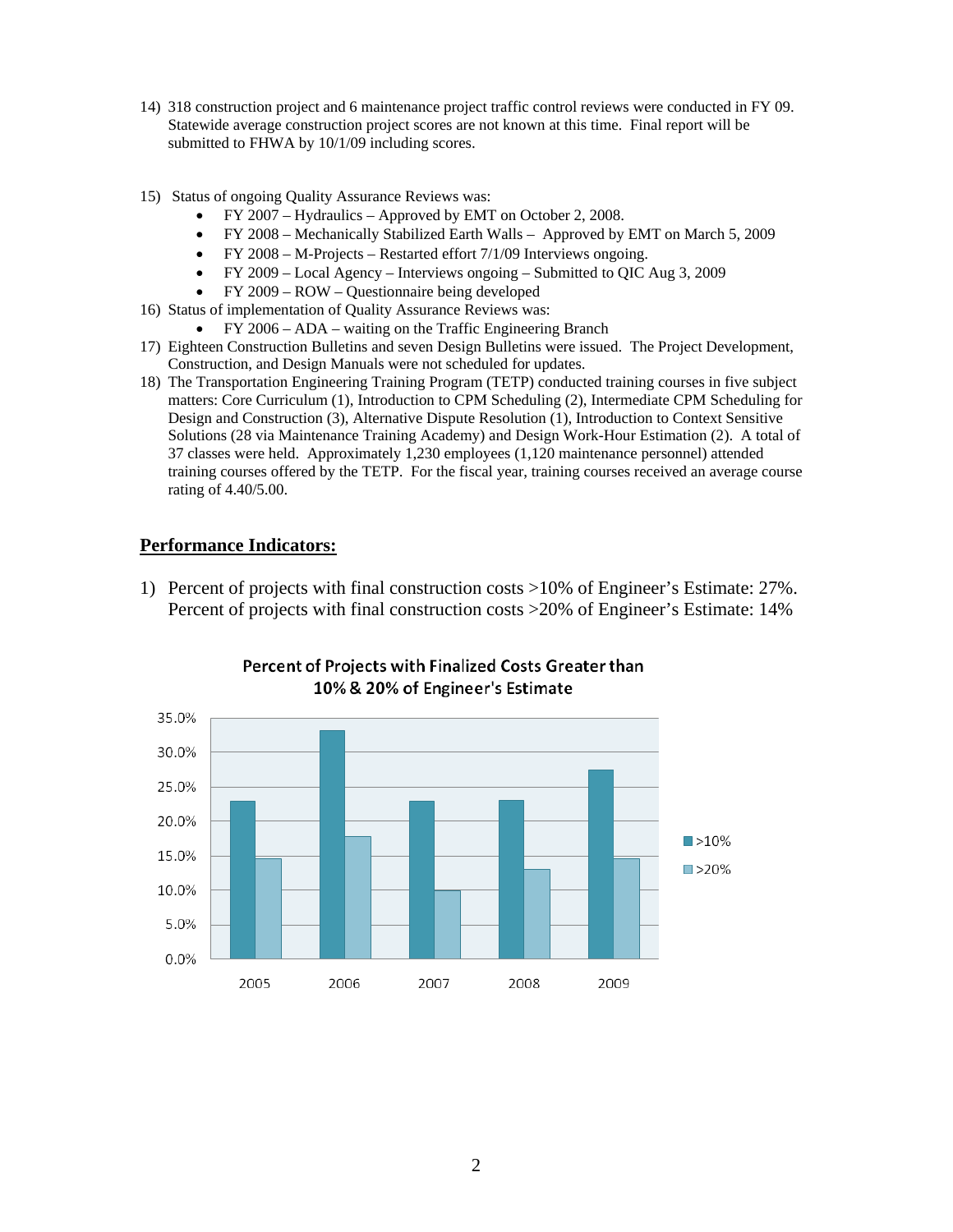

2) Percent of projects with low bid within +/- 10% of Engineer's Estimate: 48%.

Percent of Projects with Low Bid within

3) Number of claims processed each year: 3.



Number of Claims Processed Each Year